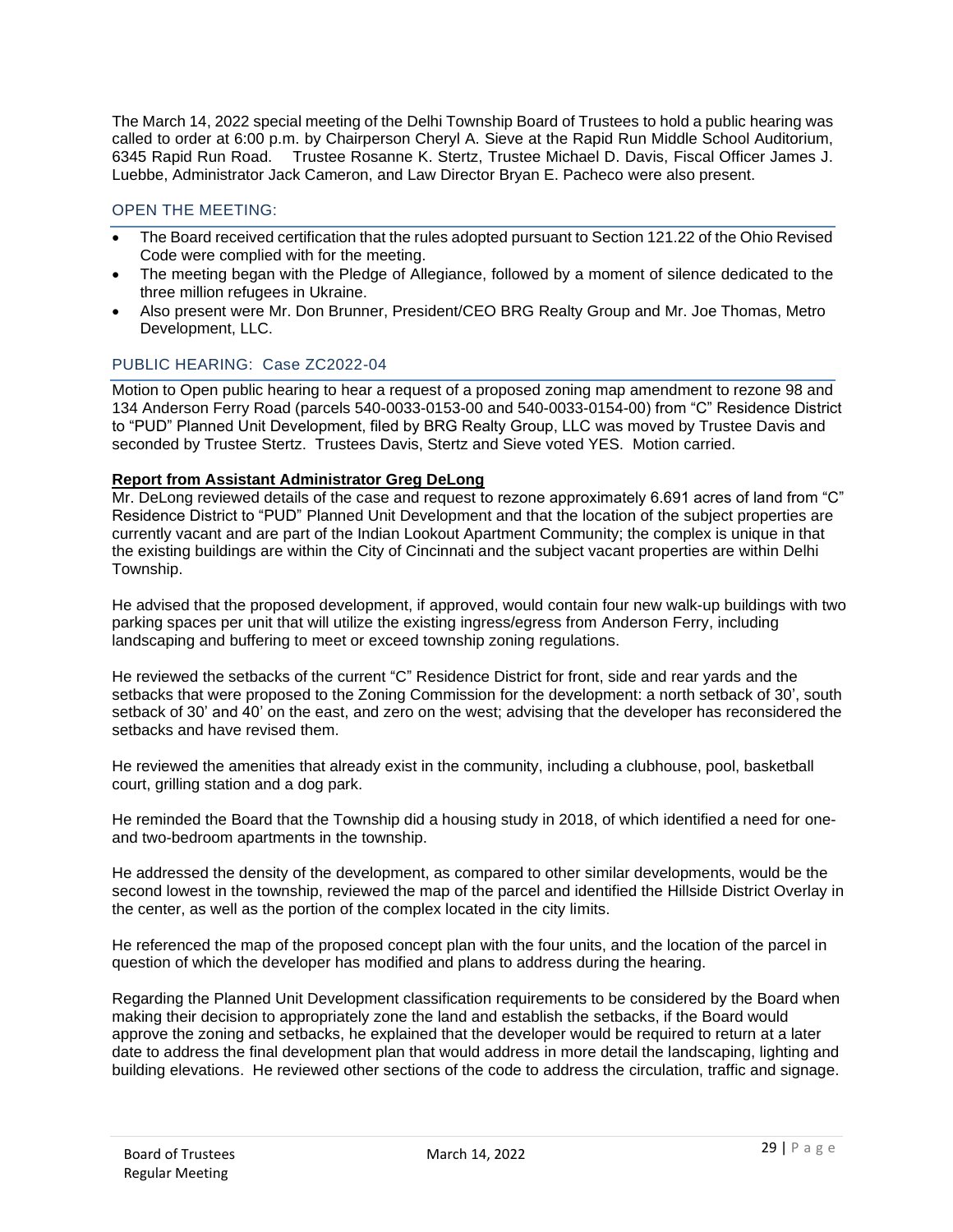He confirmed that the Zoning Commission did hear the case on November 17<sup>th</sup> and voted 5 to 0 recommending denial.

# **Reporting for the Applicant:**

## **Mr. Don Brunner, President/CEO BRG Realty Group**

Mr. Brunner introduced his company, a locally owned real estate management company recognized as a top workplace over the past three years. He shared details about their history operating over the past 40 years, having 50% ownership of the Indian Lookout property and plans to continue management of the existing complex and new development if approved. He referenced their goal to retain residents, of which speaks to their 64.5% retention rate, compared to the industry's standard of 50%, offering attainable housing and rent between \$1,000 to \$1,300, based on income in this area that is affordable for the workers. Confirmed they are at 100% occupancy.

#### **Mr. Joe Thomas, Metro Development, LLC**

Mr. Thomas referenced his experience as a builder for 29 years, and the owner of Metro Development's experience dating back to 1964, reviewed the history of the company and its master portfolio of roughly 50,000 apartment units throughout central Ohio over the past 50+ years. He addressed their business relationship with BRG Realty Group, and reviewed the development that would consist of 90 units (72- 2 bedroom units, and 24-3-bedroom units), with buildings 1 and 3 having the 2 and 3 bedrooms (12 in one and 12 in three), and buildings 2 and 4 having all 2 bedrooms. Confirmed that the development would attract higher profile clientele who would pay the rent for the new apartments.

In response to Trustee Sieve's question concerning previous information shared that the development that it would have one-bedroom apartments, Mr. Thomas confirmed that they were all 2 and 3 bedrooms.

He referenced their first draft of the development plan that was shared with the neighborhood directly to the east of the development prior to meeting with the Zoning Commission, and also shared with the Zoning Commission at their meeting on November 17<sup>th</sup>, presenting the following changes to address the residents' concerns:

- Building setbacks for buildings 1 and 3, moved farther west closer to the existing Indian Lookout property – establishing a new setback of 70' from the original setback of 40';
- Adding a 6' black chain link vinyl coated fence to the east property line; and
- Addition of 8' tall spruce trees on that property line as well (original plan stated 6' spruce trees).

He addressed the new development as being a continuation of the existing Indian Lookout complex and main entrance on Anderson Ferry Road.

In response to Trustee Davis' question regarding how the residents of the new development will access the complex, Mr. Thomas confirmed that the residents of the new development would use the current driveway on Anderson Ferry into the complex.

Trustee Sieve brought up a concern regarding increased traffic from the development entering and leaving the complex from the main entrance.

Mr. Thomas referenced the slides addressing details about the landscape features and the materials that will used on buildings one and three, on the sides that face the existing neighborhood to the east; as well as the topography of the development and reasons for the locations of the buildings.

He identified the site as being a challenge, with the highest point roughly 50' higher in the center compared to perimeter of the parcel, that will come with a site development cost to move the earth and install the retaining walls that will be located in the northwest and southwest corners.

He identified the location of one of the retaining walls that would completely wrap the southeast corner of the development at the bottom of building 4 and to the side of building 3; and a larger engineered retaining wall (20' to 30' in height) that will be installed at the most western and northern ends of buildings 1 and 2.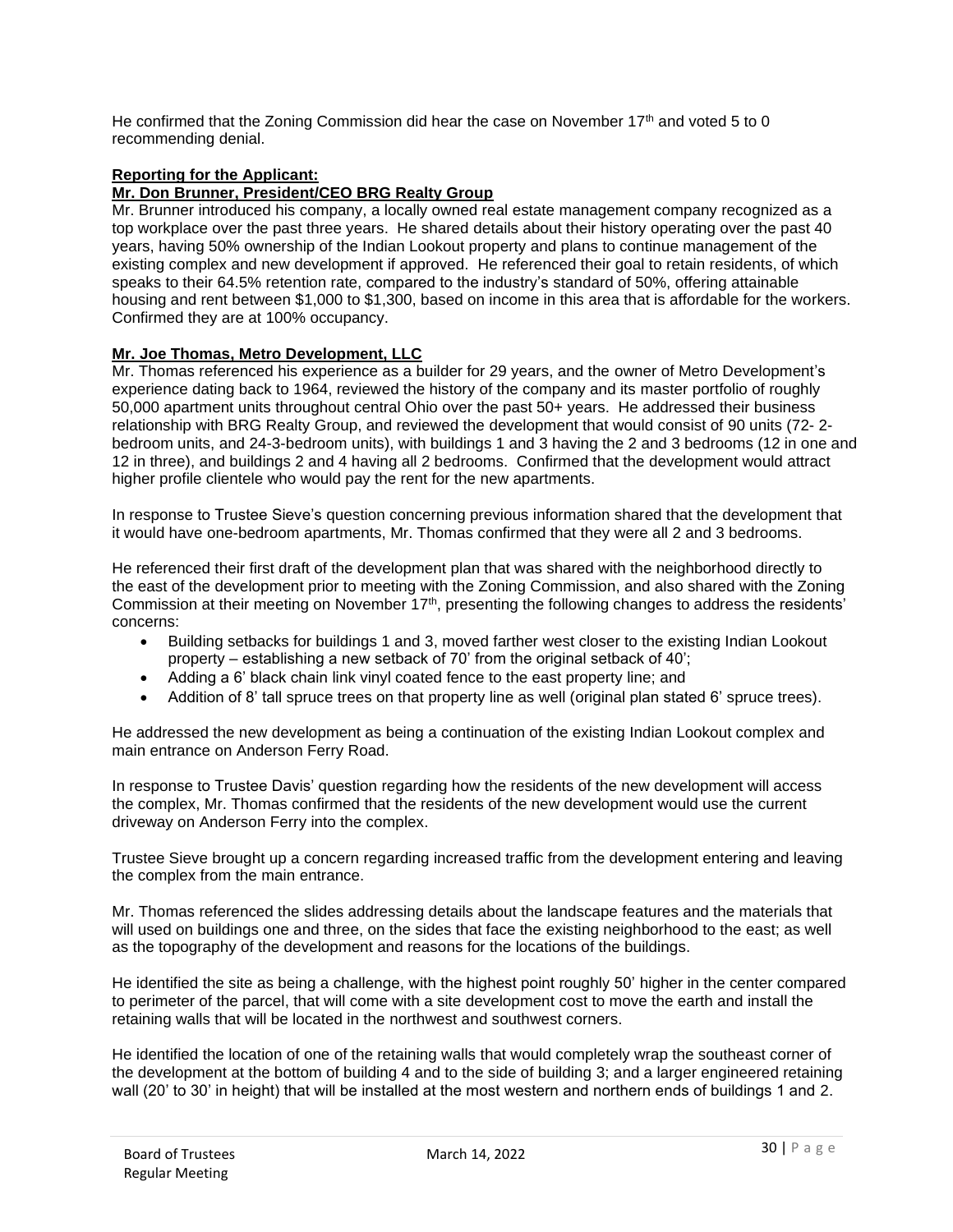He identified the distance of the adjustment for the buildings to the closet neighbors to the east (identified on the slide as homes 1 through 5 and building numbers 1 through 4); and reviewed the obstructed views between the houses and the buildings and the distances from the houses to the buildings, as well as the distances between building 4 and the existing homes from 428' at the closest proximity to roughly 625'.

In response to Trustee Sieve's question regarding the measurements, Mr. Thomas confirmed the 70' distance is measured from the corners of buildings 1 and 3 being from the property line, and the measurement of building 4 being a farther distance than 70'; when addressing the Zoning Commission the setbacks were 40'.

He addressed another adjustment regarding the height of the retaining walls on the north end of the property being increased, of which comes with a greater cost to move the building an additional 30' away.

He reviewed the conceptual building elevation and the materials that will be used on ends of buildings one and three closest to the single-family homes.

He reviewed the layout and interior design and materials used in the 2- and 3-bedroom apartments.

He reviewed the positioning of buildings 1 and 3 in such a manner that the ends of the buildings have no windows, the sides that would face the residents in the neighborhood to the east.

In response to Trustee Davis' question to address the concern about the view overlooking the neighbors, Referring to building one (most eastern end of the building), Mr. Thomas stated that there would be no windows on the shortest end that would face the neighborhood.

In response to Trustee Sieve's question regarding the chain link fence, would it be visible to the residents, Mr. Thomas confirmed that the fence is depicted off of the property line in the interior of the trees. He stated that they picked the black fencing because it is known to fade into the background, and that they plan to bring it in a couple feet off of the property line, and will also maintain the existing vegetation that will act as a buffer along the property line.

Trustee Sieve stated that she would prefer to see what the fence will look like and would not want the fence marking the property line. Mr. Thomas confirmed the reason for the location of the fence is due to their commitment to maintaining the trees and shrubs located within the 40' setback.

In response to Trustee Sieve's concern regarding the look of the retaining walls, Mr. Thomas described what the landscaped retaining walls would look like and that they would be located at various ends of the development. He explained the retaining walls are needed due to the amount of earth removed to level off the site.

Trustee Sieve stated that she would like to see what the retaining walls would look like.

In response to Trustee Sieve's question regarding the engineers opinion about the topography, stormwater and drainage of the site, Mr. Thomas confirmed that they would engage with an engineering firm to design those aspects of the project after the zoning is approved. He confirmed that they have to maintain the outflow of water as it exists today and that they are aware of the concerns regarding the topography of the site, existing problems related to flooding and stormwater drainage, of which will be addressed with the engineer.

In response to a question from Trustee Stertz regarding maintenance of the existing trees and shrubs located within the 40' setback, Mr. Thomas confirmed that the existing vegetation within the 40' setback to the west of the existing buildings will be maintained by BRP Realty Group. In addition, as part of the landscape plan, they are adding shrubs and spruce trees at those locations to provide buffering in the colder months when the leaves fall off of the existing trees.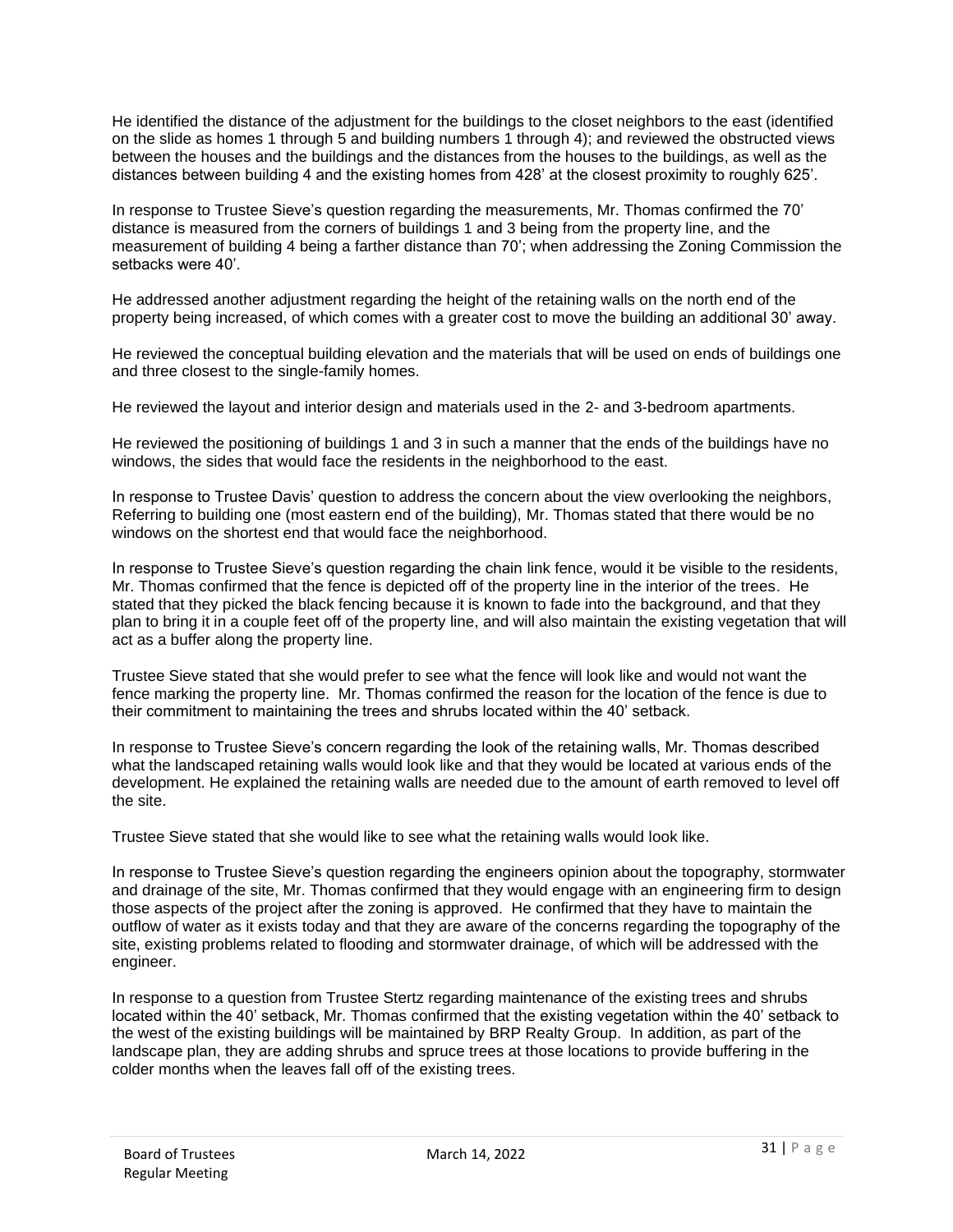In response to Trustee Stertz' question does the pond serve a purpose; Mr. Thomas confirmed that the pond is for stormwater management. He described the process of waterflow collected in the catch basin and how it is released off site. He confirmed that the pond will be a regular maintenance item for BRG Realty Group.

Trustee Sieve stated her desire to get the opinion of a civil engineer on the appropriate drainage of the site, knowing of residents who are already experiencing flooding; as well as addressing any issues with the topography being located in the Hillside District, referring to issues that have occurred on Hillside Avenue; how these concerns will be addressed now and in the future.

Mr. Thomas confirmed that the development plan would go through a very intense process with the engineer throughout all phases of the project, including the review and monitoring of the site to ensure everything is done correctly.

Addressing a concern about the main entrance being able to handle the increased traffic going in and out of the complex, Mr. Thomas reported on the Traffic Engineer's findings and distributed a memo about the traffic impact adding 53 trips in the morning and 62 trips in the evening.

Regarding signage, Mr. Thomas confirmed as they get further into the engineering process, they will have a full traffic study that will determine if there would be a need for mitigation efforts.

In response to Trustee Davis' question for clarification regarding the topography issues and the view into the homeowners' yards, Mr. Thomas confirmed that they are committed to maintaining all of the vegetation currently located within the 40' setbacks and adding 8' spruce trees to create a more impactful buffer; in addition to adding spruce trees along the western border where the setbacks will be pushed by 70'.

Trustee Davis stated that he would prefer a wall instead of the chain link fence.

Mr. Thomas confirmed that the chain link fence addresses concerns related to people trespassing from Indian Lookout complex, stating that they would consider a privacy fence in its place if the Board would prefer. Confirmed that they used the chain link fencing in other developments and that it would be installed to the interior of the trees so it should not be visible by the residents.

## **Public Comments:**

Nicholas Smith, 5180 Clareridge Court, identified the drainage line for stormwater coming off of Clareridge Court and the adjacent road as running through his property and the property behind him. Having seem the volume of water that runs through his yard after a significant rainfall and having had water backup issues in the past, expressed his concern about the excessive amount of land that will have to be removed from the site and the impact that could have on stormwater drainage for the neighborhood.

Katie Meese, 5146 Clareridge Court, resident for 30 years, communicated reasons for purchasing the home because of the wooded lot, wildlife and privacy. She expressed a concern related to privacy and that she disagrees with the statement that no one will be looking into their back yards and windows; and how the additional stormwater drainage coming off of the new development would impact their neighborhood.

Joyce Lockwood, 5176 Clareridge Court in the cul-de-sac and residents for 35 years, stated that the development will be directly behind her property. Communicated concerns related to the look of the development being very unpleasant; the balconies that will have a direct view into their back yards and homes due to the elevation; the view from her yard of the parking lot and dumpster that they will smell and also attract a variety of pests, in addition to noise pollution from the car stereos; safety regarding people trespassing from the parking lot; the impact of the extra traffic on Anderson Ferry during rush hours, and decreased property values.

Jim Schroeder, lives at 5167 Clareridge Court with his wife and 3 small children, expressed concern that the development would destroy a major part of the 6-acre forest and the wildlife, and that it will dramatically alter the fabric of their neighborhood.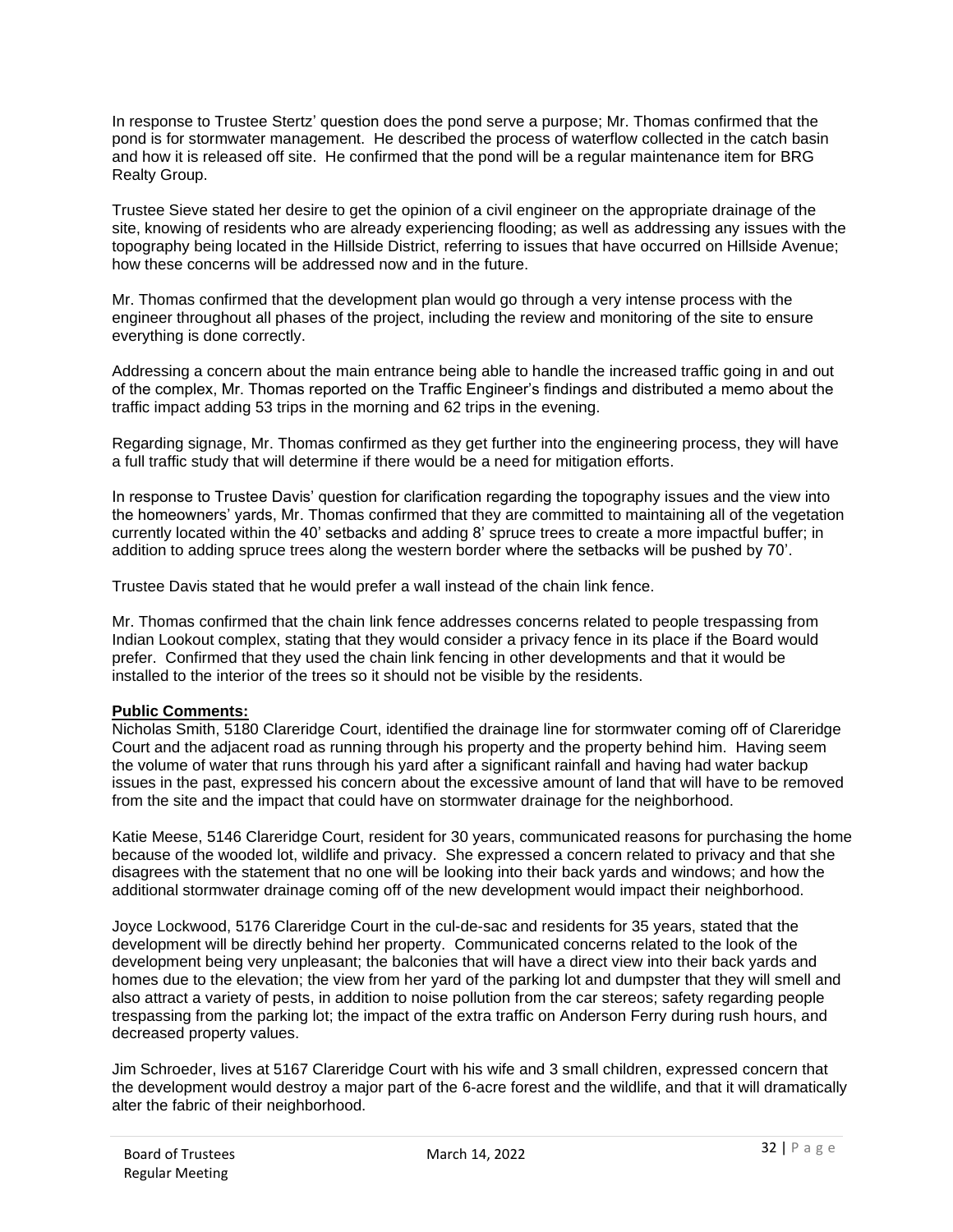Dayad Veldhaus, resident of Delhi 31 years, living in the neighborhood at 100 Clarebluff Court for 14 years at the end of the street adjacent to the drainage problem, communicated his concerns about the stormwater drainage having witnessed a backup a few years ago in his side yard; traffic control on Anderson Ferry, and potential decreased property values.

Andrew Jacobs, lifetime resident of Delhi moved to 118 Clarebluff Court two years ago with his wife and young child. Expressed concerns that the neighborhood he and his family fell in love with would drastically change (neighbors who are unhappy will be moving); the scenic view of the woods and wildlife will no longer exist; it will negatively affect property values especially the properties that border the development; people who rent don't care as much about their neighborhood and you never know who your neighbors area going to be; the variation of the elevation of the buildings and issue with people looking into their neighbors houses.

Mark Wainscott, 5160 Clareridge Court (house number five on the map), having experienced a home invasion several years ago and the police tracked it back to the existing apartments, communicated his concern about safety and that they will have a large population living in close proximity who they won't know.

Janet Rosenthal, 836 Allenwood Court, asked if the developer will be responsive to what the neighborhood is saying.

Adam Niemeyer, 106 Clarebluff Court, expressed a concern about privacy, that he disagrees with the builder that people won't be looking into the back yards and windows of the homes closet to the development; and safety, regarding the fence that will not prevent people from accessing the adjacent properties.

Todd Lingren, 4953 Alvernovalley Court, enjoys the neighborhood because it is quiet and safe, surrounded by nature and wildlife. He expressed his concern that the development would adversely affect the families in the neighborhood, referring to studies that have found that time spent in greenspace both enhances and preserves long term cognition and learning potential for both adults and children.

Joe Barker, 4905 Riverwatch, communicated concerns about the 40' setbacks; the elevation issue and view into the neighbors back yards and windows; the value the woods add to the neighborhood that would be lost, and added traffic.

Catherine Barker, 4905 Riverwatch Drive, communicated concerns about the topography and the hillside being unstable, sensitive, and problematic. She shared a conversation that she had with someone with the Hillside Trust who suggested that the hillside could become problematic with the new development.

Andrew Cervelli, moved to 5041 Clarevalley Drive three years ago with his wife and baby, expressed concern about the increase in population and the current lack of access to daycare and goods and services (limited goods and long lines at Kroger).

Jennifer Trennepohl, 5166 Clareridge Court, identified her property as being house number 2 and in closest proximity to building number 1. Expressed her concerns about the elevation issue and people looking down into their back yards and windows; it will be a huge eyesore; additional traffic on Anderson Ferry; the increase in population from the new development and Delhi Towne Square impacting the accessibility to groceries and other goods and services, and stormwater drainage with the already existing drainage problems in their back yards.

## **Closing Remarks:**

Trustee Davis asked the builder if he could address the concerns of the residents.

Mr. Thomas stated that they hear the concerns of the neighbors and understand that they would not like to see the project move forward. He identifying the current need for housing and shortage of apartments, and their product that will be attainable for a large percentage of the working-class population. He addressed the following issues: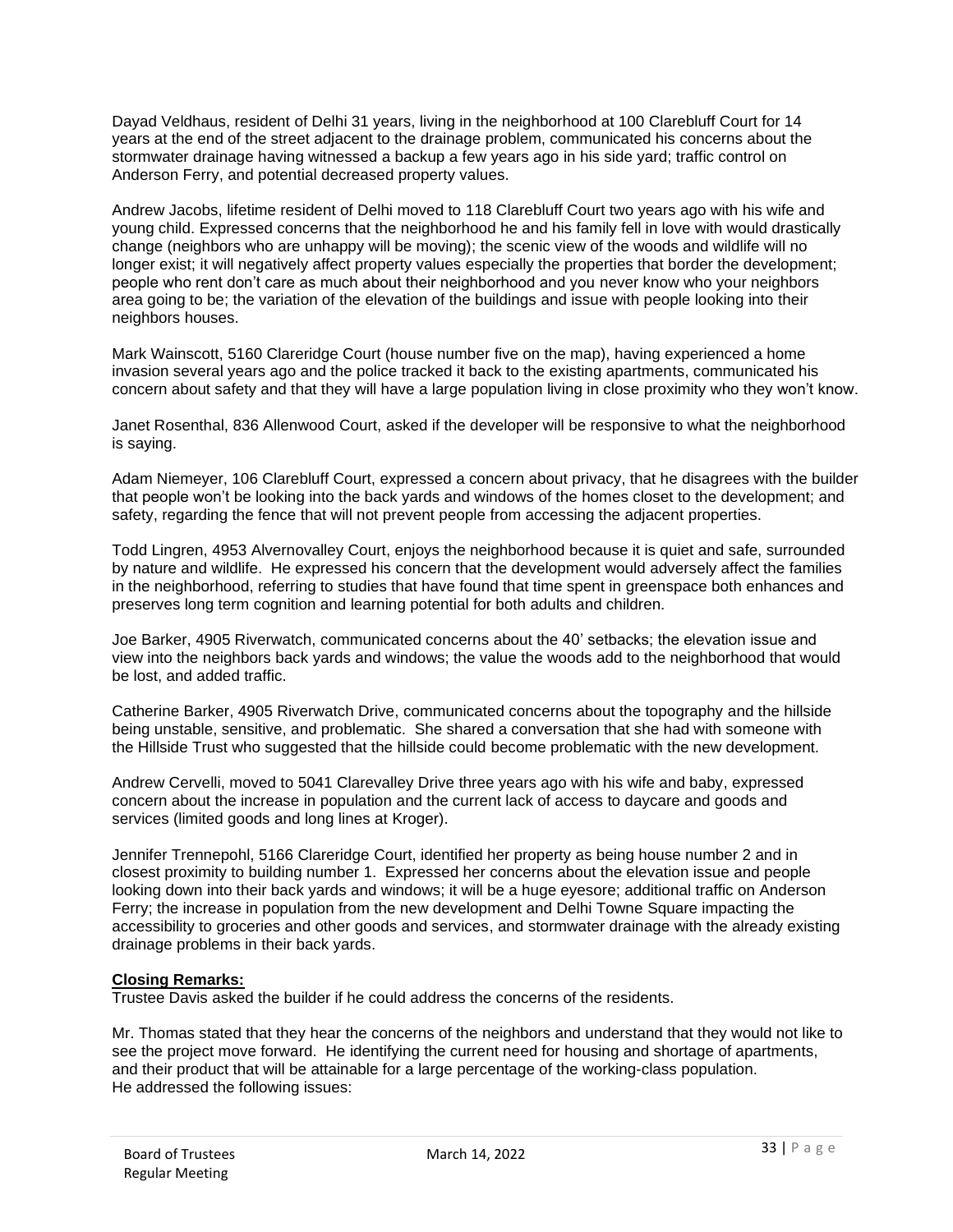- Option to build single-family homes feasibility on this site would require them to remove all of the existing trees on the east property line, compared to their product that would allow them keep the existing tree line and maintain it within the larger setback.
- Stormwater runoff the current 30" corrugated pipe would be removed and new drainage installed to maintain the existing drainage for the neighborhoods to the east (cul-de-sac and the back yards).
- Retaining walls would be engineered for the property. The height of the retaining walls would need to be 20 to 30' tall because of the location being along the hillside that extends 20' to 30' lower than the site, located at the top and the bottom of the property so the residents would not see them.
- Elevation based on the site being 50' higher in the center, explained that they will need to remove a substantial amount of dirt to properly level the site to build the concrete pads. He described the walk in of the finished product as being at the same level as the homes adjacent to the site.
- Privacy view of the back yards and windows the positioning of the buildings would not provide a direct view of the back yards and homes in the adjacent neighborhood.
- Clientele the people they rent to are good people, not criminals, who stay in their apartment on the average five to ten years.
- Property maintenance -performed by BRG.
- Safety Cincinnati Police Department has made 12 runs to the current Indian Lookout complex, of which 10 were issues related to parking.

Trustee Stertz stated that she would like to see the elevation drawings before voting on the zone change.

In response to a question if you have had opposition to any of your other projects, Mr. Brunner confirmed that they are working on their first project in Hebron, Kentucky and were not met with any complaints. Regarding a different project in Kentucky, confirmed that they did receive denial because of the density; and that Metro Development is the owner of the property for this project.

Mr. Thomas confirmed that they will address all of the concerns and report back with their responses.

## **Closing Comments**

Mr. DeLong reviewed the following items:

- Benefits of the Planned Unit Development zoning classification, to give the property owner a little more creativity and allow for negotiations between the Zoning Commission, the Board of Trustees and the developer on the final development plan.
- Regarding the Hillside District, he confirmed that the Township would require the submittal of a Geotechnical report.
- He described the process if the property would be developed under its current zoning classification that the Township would have little control and no opportunity for input.

Trustee Davis stated his concerns and desire to continue the discussion and review the issues that were brought up by the neighbors.

Trustee Stertz stated that she is not ready to vote and would like to have more time to review the legalities of what the Township can, and can't do. She would also like to hear more about the lighting plan.

Trustee Sieve stated a concern that the Board would be relinquishing their control of the development of the site if they did not approve the request to re-zone the property to a Planned Unit Development. She is also in favor of delaying the decision to give the builder an opportunity to make it right.

She suggested the earliest the Board could meet would be March 31<sup>st</sup>, confirming that the Township would give proper notice of the date, time and location of the continuation of the hearing by mail to the adjacent property owners; in addition, the meeting details will be posted on the Township's website and shared on Facebook.